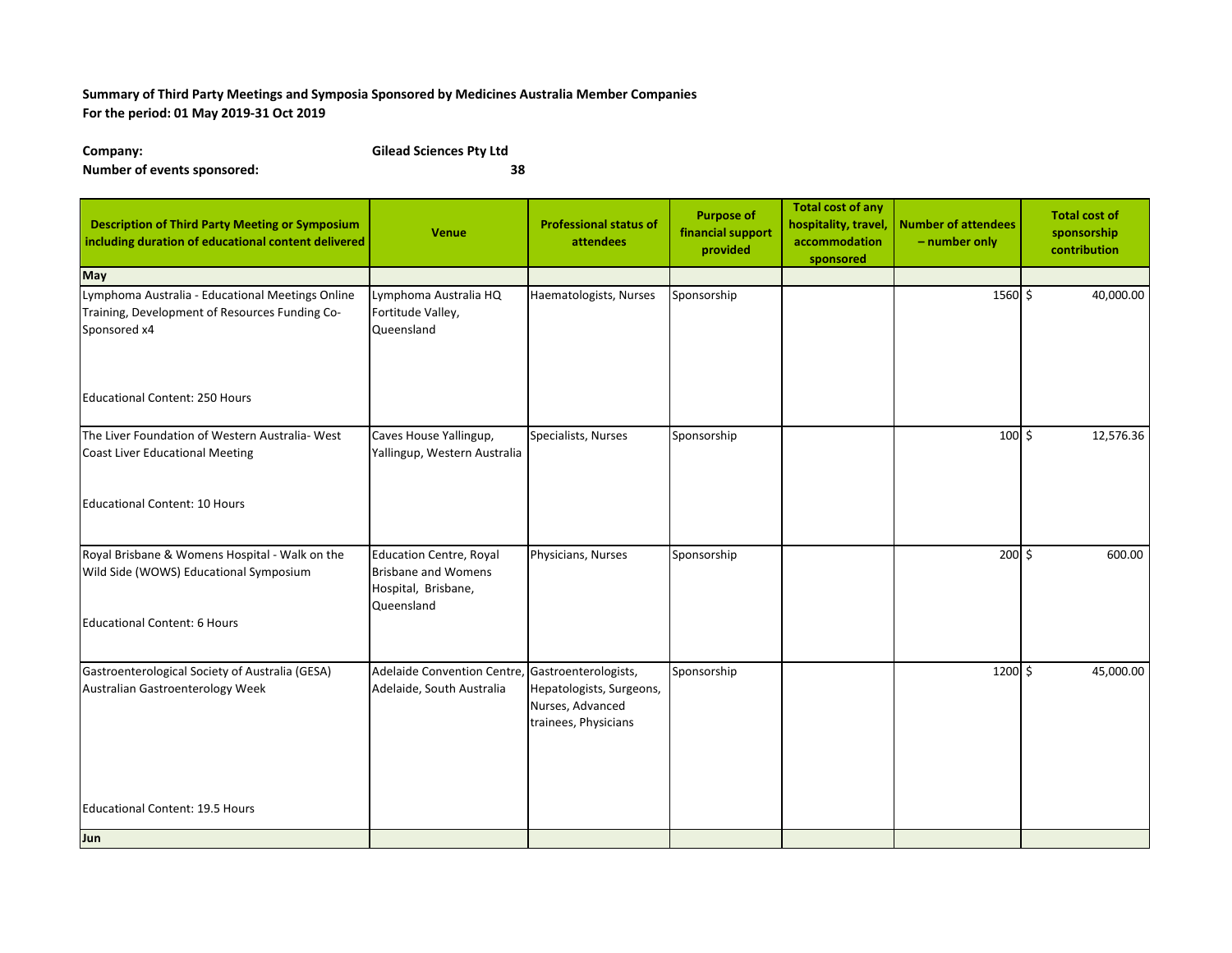| <b>Description of Third Party Meeting or Symposium</b><br>including duration of educational content delivered                                                       | <b>Venue</b>                                                             | <b>Professional status of</b><br><b>attendees</b> | <b>Purpose of</b><br>financial support<br>provided | <b>Total cost of any</b><br>hospitality, travel,<br>accommodation<br>sponsored | <b>Number of attendees</b><br>- number only | <b>Total cost of</b><br>sponsorship<br>contribution |
|---------------------------------------------------------------------------------------------------------------------------------------------------------------------|--------------------------------------------------------------------------|---------------------------------------------------|----------------------------------------------------|--------------------------------------------------------------------------------|---------------------------------------------|-----------------------------------------------------|
| Australian Rheumatology Association (ARA)<br>Professional Educational Program                                                                                       | Fenix Restaurant, Richmond, Rheumatologists, Allied<br>Victoria          | <b>Health Professionals</b>                       | Sponsorship                                        |                                                                                | $\frac{1}{90}$ \$                           | 10,000.00                                           |
| <b>Educational Content: 14 Hours</b>                                                                                                                                |                                                                          |                                                   |                                                    |                                                                                |                                             |                                                     |
| Australasian Society for HIV, Viral Hepatitis & Sexual<br>Health (ASHM) HCV Prison Educational Meeting<br>Series x16                                                | <b>ASHM Head Office</b><br>Sydney, New South Wales                       | Physicians, Correctional<br>officers              | Sponsorship                                        |                                                                                | $\overline{250}$ \$                         | 76,723.20                                           |
| <b>Educational Content: 40 Hours</b>                                                                                                                                |                                                                          |                                                   |                                                    |                                                                                |                                             |                                                     |
| Australasian Society for HIV, Viral Hepatitis & Sexual<br>Health (ASHM) Sex Essentials Educational Meeting                                                          | Hilton Hotel, Cairns<br>Esplanade, Cairns,<br>Queensland                 | Physicians, Nurses,<br>Pharmacists                | Sponsorship                                        |                                                                                | $230 \div$                                  | 5,000.00                                            |
| <b>Educational Content: 6 Hours</b>                                                                                                                                 |                                                                          |                                                   |                                                    |                                                                                |                                             |                                                     |
| Westmead Hospital - Infectious Diseases Symposium                                                                                                                   | The Westmead Hospital<br>Auditorium, Westmead,<br><b>New South Wales</b> | Physician, Registrar,<br>Nurse, Pharmacist        | Sponsorship                                        |                                                                                | $200$ \$                                    | 700.00                                              |
| <b>Educational Content: 8 Hours</b>                                                                                                                                 |                                                                          |                                                   |                                                    |                                                                                |                                             |                                                     |
| Australian Primary Mental Health Alliance - Regional<br>Victoria Primary Care Hep C Mental Health in General Victoria<br><b>Practice Educational Meeting Series</b> | Alaya House, Shepparton,                                                 | Physicians, Nurses                                | Sponsorship                                        |                                                                                | 180 \$                                      | 23,805.00                                           |
| <b>Educational Content: 27 Hours</b>                                                                                                                                |                                                                          |                                                   |                                                    |                                                                                |                                             |                                                     |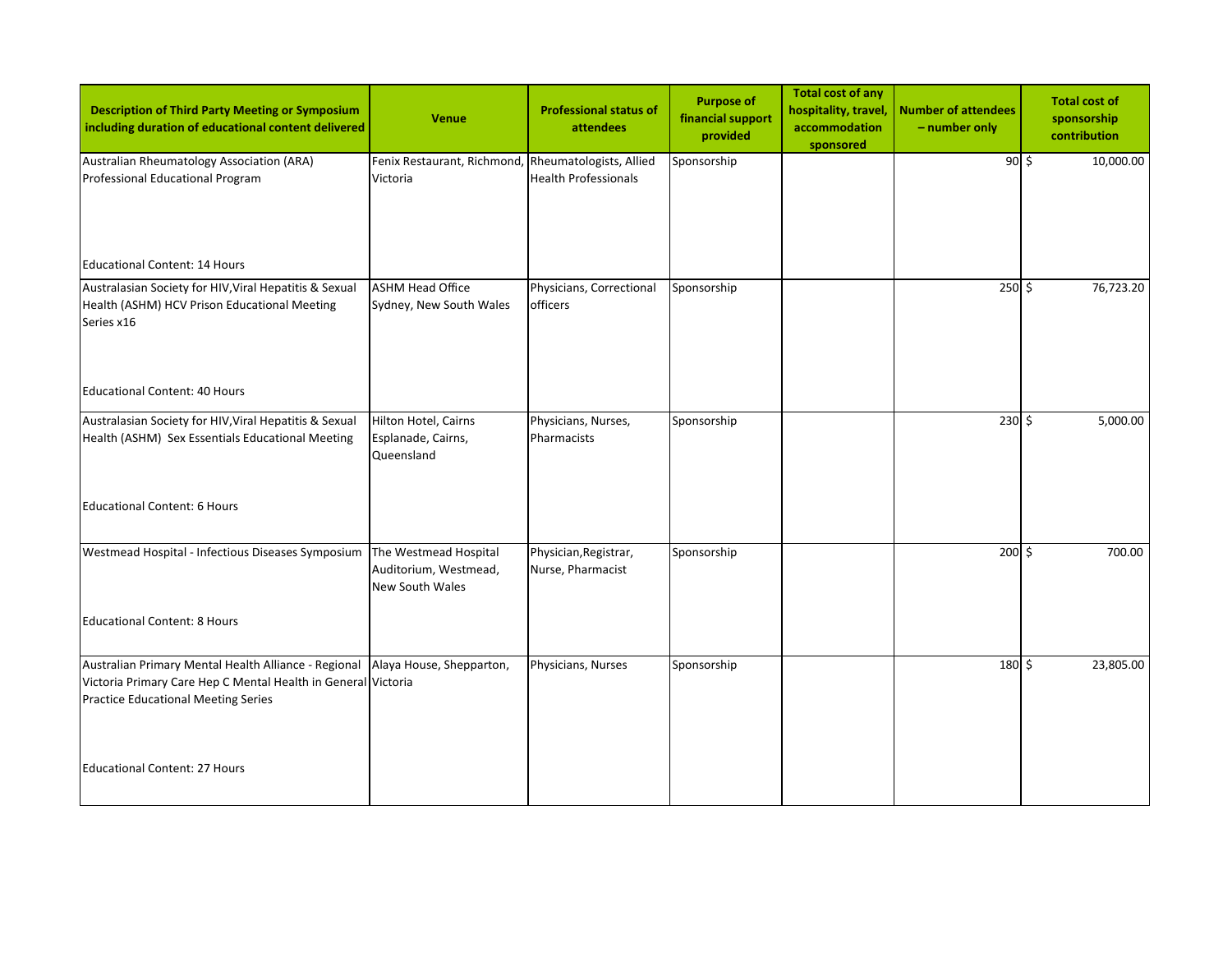| <b>Description of Third Party Meeting or Symposium</b><br>including duration of educational content delivered                                                                          | <b>Venue</b>                                                                                | <b>Professional status of</b><br>attendees                                                   | <b>Purpose of</b><br>financial support<br>provided | Total cost of any<br>hospitality, travel,<br>accommodation<br>sponsored | <b>Number of attendees</b><br>- number only | <b>Total cost of</b><br>sponsorship<br>contribution |
|----------------------------------------------------------------------------------------------------------------------------------------------------------------------------------------|---------------------------------------------------------------------------------------------|----------------------------------------------------------------------------------------------|----------------------------------------------------|-------------------------------------------------------------------------|---------------------------------------------|-----------------------------------------------------|
| Interchange General Practice - HIV Clinical Care<br><b>Educational Meeting</b>                                                                                                         | The Canberra Hospital<br>Auditorium, Australian<br>Capital Territory                        | HIV s100 GPs                                                                                 | Sponsorship                                        |                                                                         | $30 \div$                                   | 545.45                                              |
| Educational Content: 1 Hour                                                                                                                                                            |                                                                                             |                                                                                              |                                                    |                                                                         |                                             |                                                     |
| Adelaide Liver Research Group - Adelaide Liver<br><b>Group Educational Meetings</b>                                                                                                    | The Lion Hotel, Adelaide,<br>South Australia & Ayers<br>House, Adelaide, South<br>Australia | Physicians, Registrars,<br>Nurses, Pharmacists                                               | Sponsorship                                        |                                                                         | $160 \div$                                  | 1,612.79                                            |
| <b>Educational Content: 12 Hours</b>                                                                                                                                                   |                                                                                             |                                                                                              |                                                    |                                                                         |                                             |                                                     |
| Jul                                                                                                                                                                                    |                                                                                             |                                                                                              |                                                    |                                                                         |                                             |                                                     |
| Australasian Society for HIV, Viral Hepatitis & Sexual<br>Health (ASHM) - South Australia Educational Meeting Adelaide, Adelaide, South<br><b>Series</b>                               | Mercure Grosvenor<br>Australia                                                              | HIV s100 GPs, Physicians,<br>Sexual Health                                                   | Sponsorship                                        |                                                                         | $90$ \$                                     | 8,000.00                                            |
| Educational Content: 6 Hours                                                                                                                                                           |                                                                                             |                                                                                              |                                                    |                                                                         |                                             |                                                     |
| Pharmaceutical Rehabilitation Services - GP<br><b>Educational Meeting x15</b>                                                                                                          | Various GP clinic sites Logan, Physicans, Nurses<br>Queensland                              |                                                                                              | Sponsorship                                        |                                                                         | 150 \$                                      | 2,250.00                                            |
| <b>Educational Content: 15 Hours</b>                                                                                                                                                   |                                                                                             |                                                                                              |                                                    |                                                                         |                                             |                                                     |
| Aug                                                                                                                                                                                    |                                                                                             |                                                                                              |                                                    |                                                                         |                                             |                                                     |
| Australasian Society for HIV, Viral Hepatitis & Sexual<br>Health (ASHM) HIV&AIDS Educational Conference -<br>Platinum Sponsorship contribution<br><b>Educational Content: 21 Hours</b> | Perth Convention and<br>Exhibition Centre, Perth,<br>Western Australia                      | HIV s100 GPs, Physicians,<br>Sexual Health,<br>Researchers, Registrars,<br>Nurse, Pharmacist | Sponsorship                                        |                                                                         | 600 \$                                      | 70,000.00                                           |
|                                                                                                                                                                                        |                                                                                             |                                                                                              |                                                    |                                                                         |                                             |                                                     |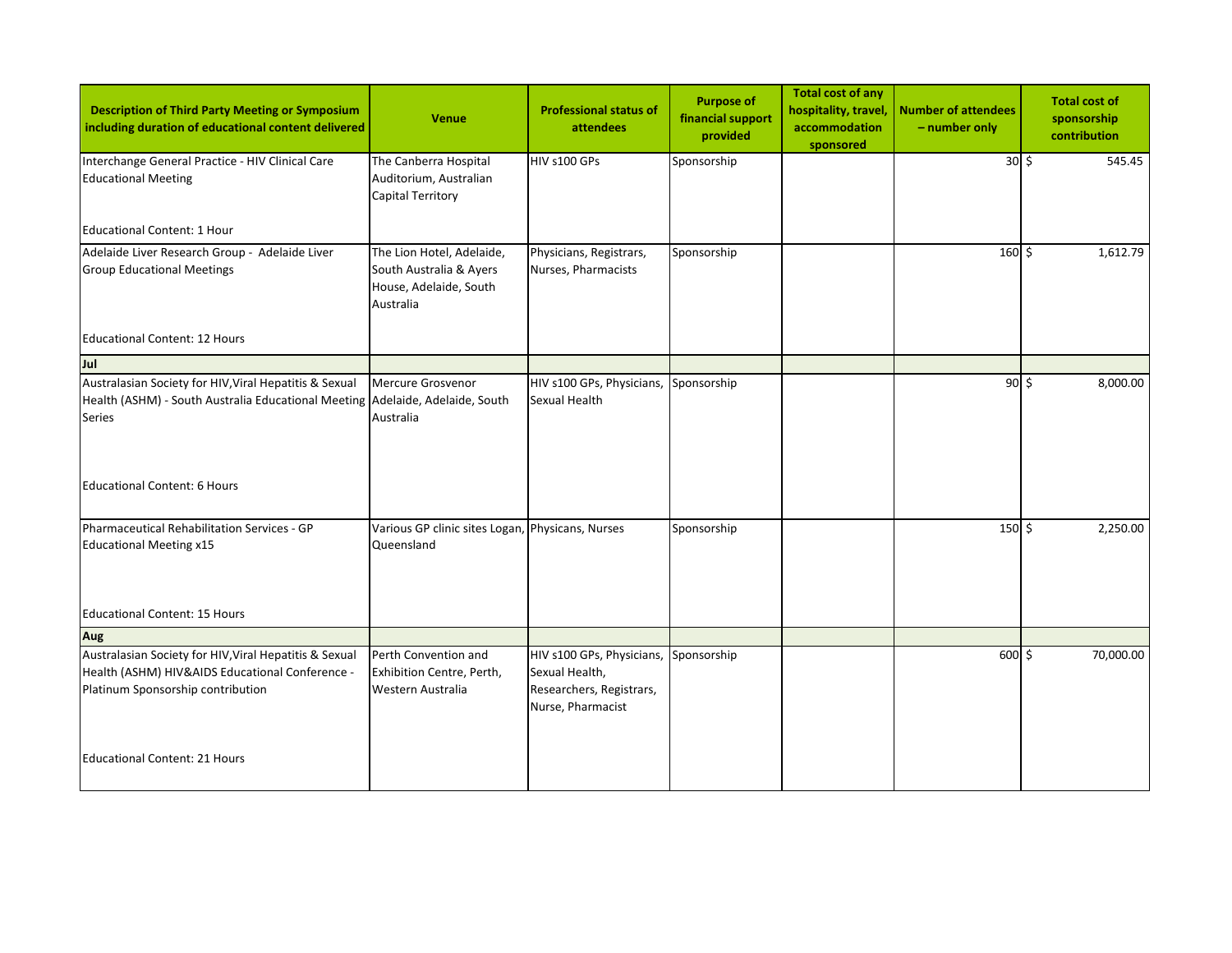| <b>Description of Third Party Meeting or Symposium</b><br>including duration of educational content delivered                                                                                                       | <b>Venue</b>                                                                             | <b>Professional status of</b><br>attendees                 | <b>Purpose of</b><br>financial support<br>provided | <b>Total cost of any</b><br>hospitality, travel,<br>accommodation<br>sponsored | <b>Number of attendees</b><br>- number only | <b>Total cost of</b><br>sponsorship<br>contribution |           |
|---------------------------------------------------------------------------------------------------------------------------------------------------------------------------------------------------------------------|------------------------------------------------------------------------------------------|------------------------------------------------------------|----------------------------------------------------|--------------------------------------------------------------------------------|---------------------------------------------|-----------------------------------------------------|-----------|
| RPA Sexual Health Service - National Nurses<br>Educational Breakfast Meeting as part of the Sexual<br>Health and HIV Conference organised by ASHNNA<br>(Australasian Sexual Health & HIV<br>Nurses Association Inc) | Perth Convention and<br><b>Exhibition Centre, Perth</b><br>Western Australia             | Nurses, HIV s100 GPs                                       | Sponsorship                                        |                                                                                | $50$ \$                                     |                                                     | 2,727.27  |
| <b>Educational Content: 1 Hour</b>                                                                                                                                                                                  |                                                                                          |                                                            |                                                    |                                                                                |                                             |                                                     |           |
| Australasian Leukaemia & Lymphoma Group (ALLG)<br><b>Educational Meeting Series</b>                                                                                                                                 | Park Royal Hotel Melbourne Infectious Disease<br>Airport, Melbourne, Victoria Physicians |                                                            | Sponsorship                                        |                                                                                | $40\overline{\smash{5}}$                    |                                                     | 10,000.00 |
| <b>Educational Content: 8 Hours</b>                                                                                                                                                                                 |                                                                                          |                                                            |                                                    |                                                                                |                                             |                                                     |           |
| Hills Doctors Association -STIFA (Sexually Transmitted Western Sydney Sexual<br>Infection Foundation Australia) Education Day                                                                                       | Health Centre, Parramatta,<br><b>New South Wales</b>                                     | Physician, HIV S100 GPs,<br>GP, Registrar, Nurse           | Sponsorship                                        |                                                                                | $25\frac{1}{2}$                             |                                                     | 4,000.00  |
| <b>Educational Content: 8 Hours</b>                                                                                                                                                                                 |                                                                                          |                                                            |                                                    |                                                                                |                                             |                                                     |           |
| Australasian Society for HIV, Viral Hepatitis & Sexual<br>Health (ASHM) ASHM SA AVHEC Educational<br>Feedback Meeting - Funding requested to cover<br>speaker travel costs                                          | Mercure Grosvenor<br>Adelaide, Adelaide, South<br>Australia                              | Physician, S100 GP, GP,<br>Registrar, Nurse,<br>Pharmacist | Sponsorship                                        |                                                                                | $40\overline{\smash{5}}$                    |                                                     | 1,500.00  |
| <b>Educational Content: 2 Hours</b>                                                                                                                                                                                 |                                                                                          |                                                            |                                                    |                                                                                |                                             |                                                     |           |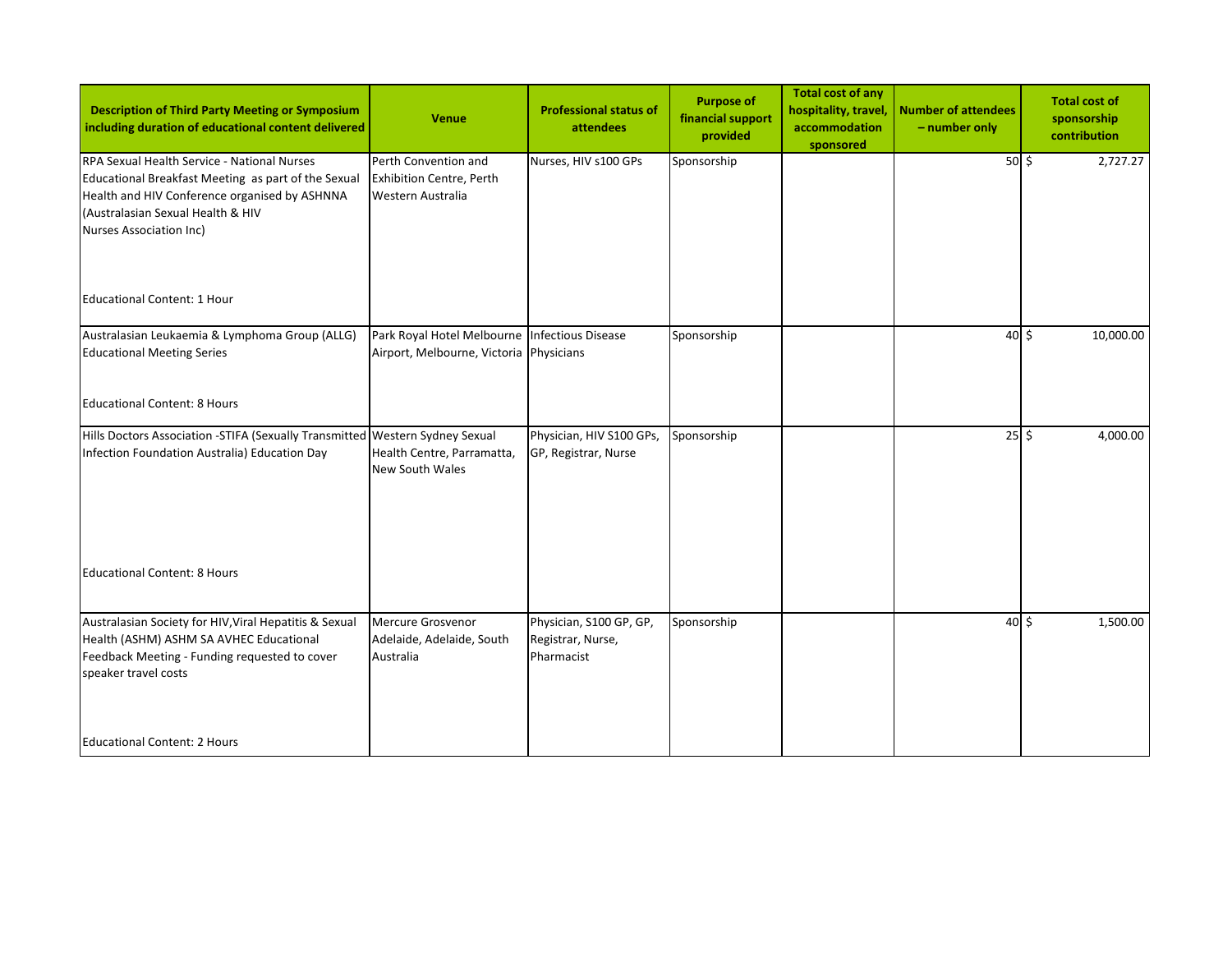| <b>Description of Third Party Meeting or Symposium</b><br>including duration of educational content delivered | <b>Venue</b>                                                         | <b>Professional status of</b><br>attendees                 | <b>Purpose of</b><br>financial support<br>provided | <b>Total cost of any</b><br>hospitality, travel,<br>accommodation<br>sponsored | <b>Number of attendees</b><br>- number only | <b>Total cost of</b><br>sponsorship<br>contribution |
|---------------------------------------------------------------------------------------------------------------|----------------------------------------------------------------------|------------------------------------------------------------|----------------------------------------------------|--------------------------------------------------------------------------------|---------------------------------------------|-----------------------------------------------------|
| University of Melbourne - World Aids Day at Doherty Peter Doherty Institute<br>Institute Educational event    | Auditorium, Melbourne,<br>Victoria                                   | Physician, Nurse,<br>Pharmacist, Researchers               | Sponsorship                                        |                                                                                | $200 \div$                                  | 10,000.00                                           |
| <b>Educational Content: 4 Hours</b>                                                                           |                                                                      |                                                            |                                                    |                                                                                |                                             |                                                     |
| The Australasian Professional Society on Alcohol &<br>other Drugs (APSAD) Educational Meeting                 | Hotel Grand Chancellor<br>Hobart, Tasmania                           | Physician, S100 GP, GP,<br>Registrar, Nurse,<br>Pharmacist | Sponsorship                                        |                                                                                | $500 \div$                                  | 28,636.36                                           |
| Educational Content: 20 Hours                                                                                 |                                                                      |                                                            |                                                    |                                                                                |                                             |                                                     |
| <b>Sep</b>                                                                                                    |                                                                      |                                                            |                                                    |                                                                                |                                             |                                                     |
| Australasian Leukaemia & Lymphoma Group (ALLG)<br>Clinical Research Workshop                                  | Hilton, Adelaide, South<br>Australia                                 | Haematologists                                             | Sponsorship                                        |                                                                                | $\overline{30}$ \$                          | 10,000.00                                           |
| <b>Educational Content: 6 Hours</b>                                                                           |                                                                      |                                                            |                                                    |                                                                                |                                             |                                                     |
| Australasian Society for Infectious Diseases (ASID)<br><b>Mycology Masterclass</b>                            | Mantra Hotel, Kingscliff,<br><b>New South Wales</b>                  | Physicians, Nurses,<br>Pharmacists                         | Sponsorship                                        |                                                                                | $80\frac{1}{2}$                             | 20,000.00                                           |
| <b>Educational Content: 15 Hours</b>                                                                          |                                                                      |                                                            |                                                    |                                                                                |                                             |                                                     |
| St Vincent's Hospital Melbourne - 26th National<br>Symposium                                                  | Building 404 Australian<br>Catholic University, Fitzroy,<br>Victoria | Specialists, Nurses                                        | Sponsorship                                        |                                                                                | $150 \;$ \$                                 | 20,000.00                                           |
| <b>Educational Content: 6 Hours</b>                                                                           |                                                                      |                                                            |                                                    |                                                                                |                                             |                                                     |
| Oct                                                                                                           |                                                                      |                                                            |                                                    |                                                                                |                                             |                                                     |